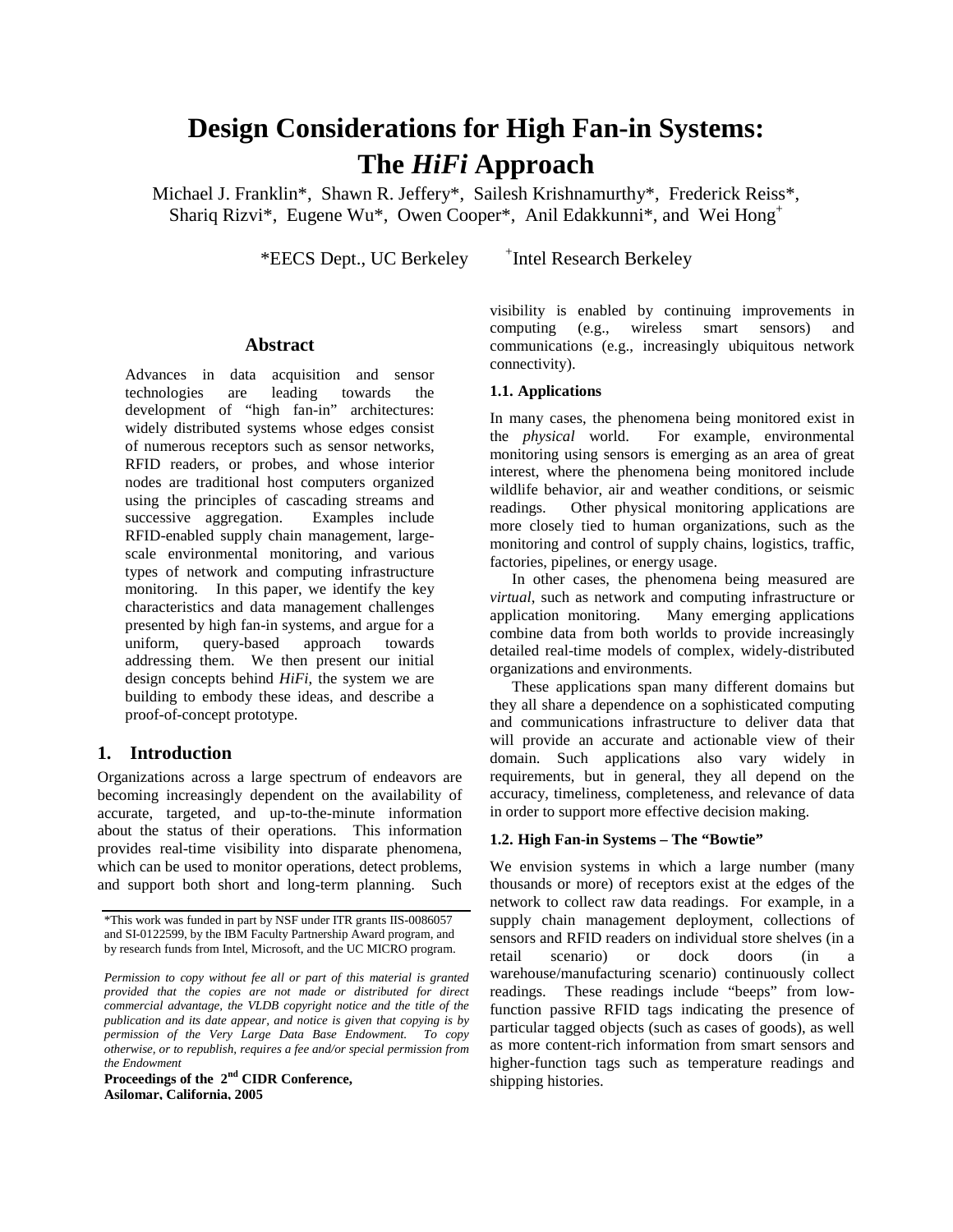These "edge" devices produce data that will be aggregated locally with data from other nearby devices. That data will be further aggregated within a larger area, and so on. This arrangement results in a distinctive bowtie topology we refer to as a *high fan-in system* (see Figure 1). A sophisticated system such as one supporting a nation-wide supply chain application may consist of many widely dispersed receptor devices and many levels of successively wider-scoped aggregation and storage. Such systems will comprise a disparate collection of heterogeneous resources, including inexpensive tags, wired and wireless sensing devices, low-power compute nodes and PDAs, and computers ranging from laptops to the largest mainframes and clusters.



**Figure 1 - The high fan-in bowtie**

This hierarchical bowtie shape arises due to two main reasons. First, the sheer volume of raw data produced at the edges of a large system could easily overwhelm a flatter architecture, in terms of both bandwidth and processing costs. Data cleaning, filtering, and aggregation must be done as close to the edges as possible to minimize data handling requirements of the system as a whole. The bowtie shape lends itself naturally to an approach where computation is pushed out to the lowest common ancestor (LCA) of the edge nodes that are producing data used in any particular computation. Second, organizational concerns stemming from the geographic-oriented nature of many of our target applications and from the structure of the organizations that deploy these systems lend themselves naturally to a hierarchical structure.<sup>1</sup>

In many situations, of course, the topology will be much more complicated than that implied by Figure 1 above. For example, there will be cases where computations or data flows skip levels of the system, or there may be connections at various points in the network to external systems as would arise when multiple organizations choose to federate parts of their information

infrastructure. <sup>2</sup> Nonetheless, our position is that the general notion of hierarchical structure and the ideas of successive aggregation and cascading streams (as presented in Section 3) that go with it are powerful concepts for organizing these complex systems, and where appropriate, can provide many advantages in programmability, ease of deployment, and efficiency.

# **1.3. Towards a Unified High Fan-in Framework**

Today, the state-of-the-art in building high fan-in information systems is a piecemeal approach — a devicespecific programming environment is used to task the edge receptors, a separate transport or information bus is used to route the acquired readings, and a database system or other data manager is used to collect and process the them. As a result, high fan-in deployments have tended to be costly, difficult, and inflexible.

In contrast, our work is based on the notion that stream query processing and streaming views can serve as a *unified declarative framework* for data access across an entire high fan-in environment. As we discuss in Section 3, stream-oriented queries can be used to accomplish many of the data manipulation tasks required in a high fan-in system, including data cleaning, event monitoring, data stream correlation, outlier detection, and of course, aggregation.

Our work builds on the growing body of work in the areas of data stream processing, sensor network databases, and data integration, but it also addresses a number of challenges that arise from the unique properties of high fan-in architectures and the applications they support. From a data management perspective, the most challenging new aspect that high fan-in systems bring to the table is the wide range they span in terms of three key characteristics: time, space, and resources.

**Time** – Timescales of interest in a high fan-in system can range from seconds or less at the edges, to years in the interior of the system. At the edges of a high fan-in system are receptor devices that repeatedly measure some aspect of the world. These devices are typically concerned with fairly short time scales, perhaps on the order of seconds or less.

As one moves away from the edges, the timescales of interest increase. For example, in a retail RFID scenario, individual readers on shelves may read several times a second, while the manager of a store may be concerned with how sales of particular items are going over the course of a morning, and planners at regional and corporate centers may be more concerned with longerterm sales trends over a season or several seasons.

<sup>1</sup> See the supply chain scenario described in Section 2 for an example of this.

 $2^{2}$  Such federation, for example, is envisioned in the standards for supply chain information sharing being proposed by the EPCGlobal organization [19].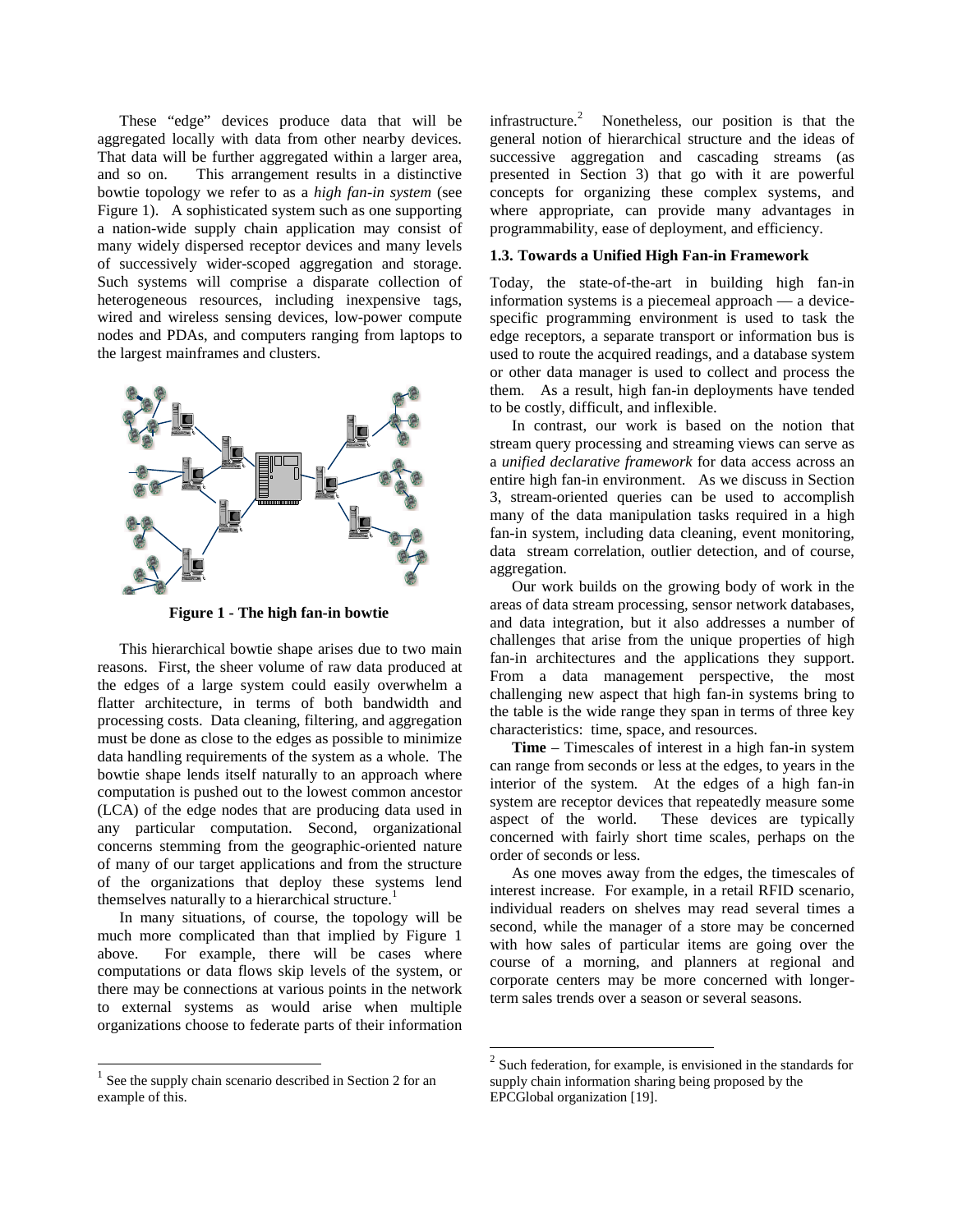**Space** - As with time, the area of geographic interest grows significantly as one moves from the edges of a high fan-in system to the interior. Again using the retail RFID scenario, individual readers are concerned with a space of a few square meters, aggregation points within the store would be concerned with entire departments or perhaps the store as a whole, and regional and national centers are concerned with those much larger geographical areas.

**Resources** – Finally, the range of computing resources available at various levels of a high fan-in system also vary considerably, from small, cheap sensor motes on the edges, up to mainframes or clusters in the interior of the system. Communication resources also can range from low-power, lossy radios at the edges, to dedicated highspeed fiber in the interior.

In addition to the fundamental issues that arise from the issues of scale along these three dimensions, there are many other technical challenges to be addressed. These include fundamental questions about how best to optimize and run queries in the network; how to process queries using views over streaming data that involve aggregation, hierarchies, and time windows; how to archive detail data at various points in the system; and how to build an infrastructure that is easy to deploy, manage, and adapt.

#### **1.4. Paper Overview**

In the remainder of this paper, we present a current snapshot of our work on high fan-in systems. Specifically, we describe the design considerations for the *HiFi* system, which is currently under development at UC Berkeley. We present the overall philosophy behind HiFi, detail our initial system's architecture and query processing approach, discuss some of the open issues we are beginning to address, and give an overview of our initial proof-of-concept prototype built using the TelegraphCQ adaptive data stream processor [12] and the TinyDB sensor network database system [28]. First, however, we describe an example high fan-in environment in more detail.

# **2. A Motivating Scenario: Supply Chain Management**

As stated in the introduction, there are numerous application scenarios that exhibit a high fan-in topology. In this section, we briefly describe one such application, Supply Chain Management (SCM). SCM presents a particularly compelling case for high fan-in systems for several reasons. First, emerging SCM systems are largescale systems that can span national or even global distribution networks. These systems have natural aggregation points resulting in the characteristic hierarchical, high fan-in structure. Second, there is now widespread recognition in industry of the cost savings and efficiency gains to be had by exploiting accurate, up-tothe-minute information throughout the supply chain. Third, the impending availability of RFID and related technology along with mandates from large organizations including Wal-Mart, the DoD, and the FDA are driving tremendous interest in real-time SCM solutions.

The promise of RFID-enabled supply chains is that organizations will have complete, accurate, and timely visibility into all aspects of their supply chain, from suppliers, manufacturing, distribution, sales, and even return of goods. Such visibility can enable a wide range of applications, including "track and trace" of individual sales units (e.g., cases or cans of soft drinks, vials of pills, etc.), accurate replenishment scheduling, and more efficient shipping and receiving. Accurate information can also greatly enhance planning and monitoring at all levels of an organization and across organizations.

At the base of an RFID-enabled supply chain are passive EPC (Electronic Product Code) tags attached to pallets, cases, or individual units [19]. These tags are able to transmit a 96-bit EPC code that identifies the manufacturer, type of item, and a unique serial number. More sophisticated tags can provide additional information such as sensor readings or transportation history. These tags are remotely sensed by RFID *readers*. Readers are placed at numerous locations in the supply chain, such as manufacturing lines, loading dock doors, forklifts and trucks, store shelves and store checkouts.

In a typical supply chain, a single tag is likely to be scanned 10 to 15 times. These readings (called "beeps") represent, in aggregate, a potentially huge data stream. Furthermore, current RFID technology is inherently errorprone, meaning that these streams may contain a significant amount of dirty data. The solution to both of these problems is to process the raw beeps to remove erroneous data and to reduce the volume through aggregation and event detection.

For the purposes of this paper, we focus on the "backend" of an SCM system, from suppliers to the back rooms of stores. As an example, consider the following levels (see the left half of Figure 2):

- **RFID Readers** the edges of the system consist of the readers that interrogate the tags and collect their values. Future SCM deployments also envision the use of sensors and sensor networks to provide additional monitoring capabilities.
- **Dock Doors** due to limitations on the range and orientation at which tags can be read, multiple readers (or antennae) are arranged around a single door to reduce the probability of missed tags.
- **Warehouse** the information from all the readers in the warehouse is aggregated in a computer (possibly a cluster) located in the warehouse.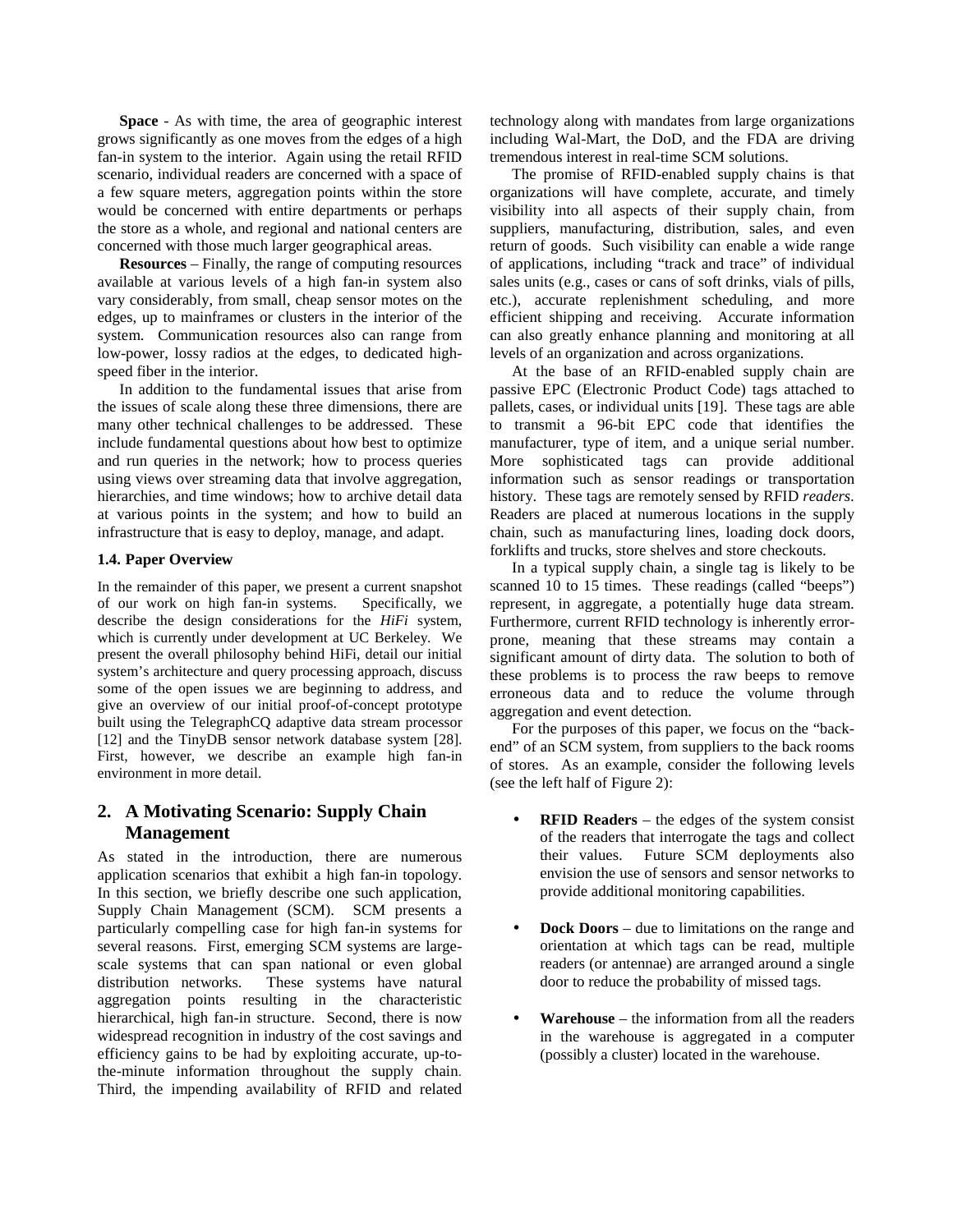

**Figure 2 – High fan-in system levels with associated CSAVA processing stages in an SCM Environment**

- **Regional Center** a location where logistics can be collected and managed for an entire geographical region, for example, the Southwestern United States.
- **Headquarters** the main location or data center for the corporation. For example, Wal-Mart does its corporate data processing in Bentonville, AR.

Such a supply chain is a high fan-in system, where data collected at the edges is successively cleaned, refined, and aggregated. As can be seen, this scenario exhibits the wide range of scales in terms of time, geography, and resources typical of high fan-in systems. We use this example throughout the rest of the paper.

# **3. Cascading Streams in HiFi**

The HiFi system provides data management infrastructure for high fan-in environments. HiFi implements a *uniform declarative framework* for specifying data requests and driving system functionality. A stream-oriented query language is used to specify data requests and to describe logical views of the data available in various parts of the system. The use of successive stream-oriented query processing at each level of the system results in a flow of data from the edges inwards. We refer to this data flow as *cascading streams*. Note that this uniform approach stands in contrast to the current state-of-the-art, where each level of the system presents its own distinct API. HiFi uses stream-oriented query languages across all levels, which simplifies programming and enables a wide range of optimizations.

## **3.1. Uses of Queries**

Although stream-based queries may not be suitable for all data processing tasks in HiFi, we believe that they can accomplish a wide array of tasks in a high fan-in environment. We list these tasks roughly in order from the edges to the interior of the system. At the edges, transformations are chiefly involved with making sense of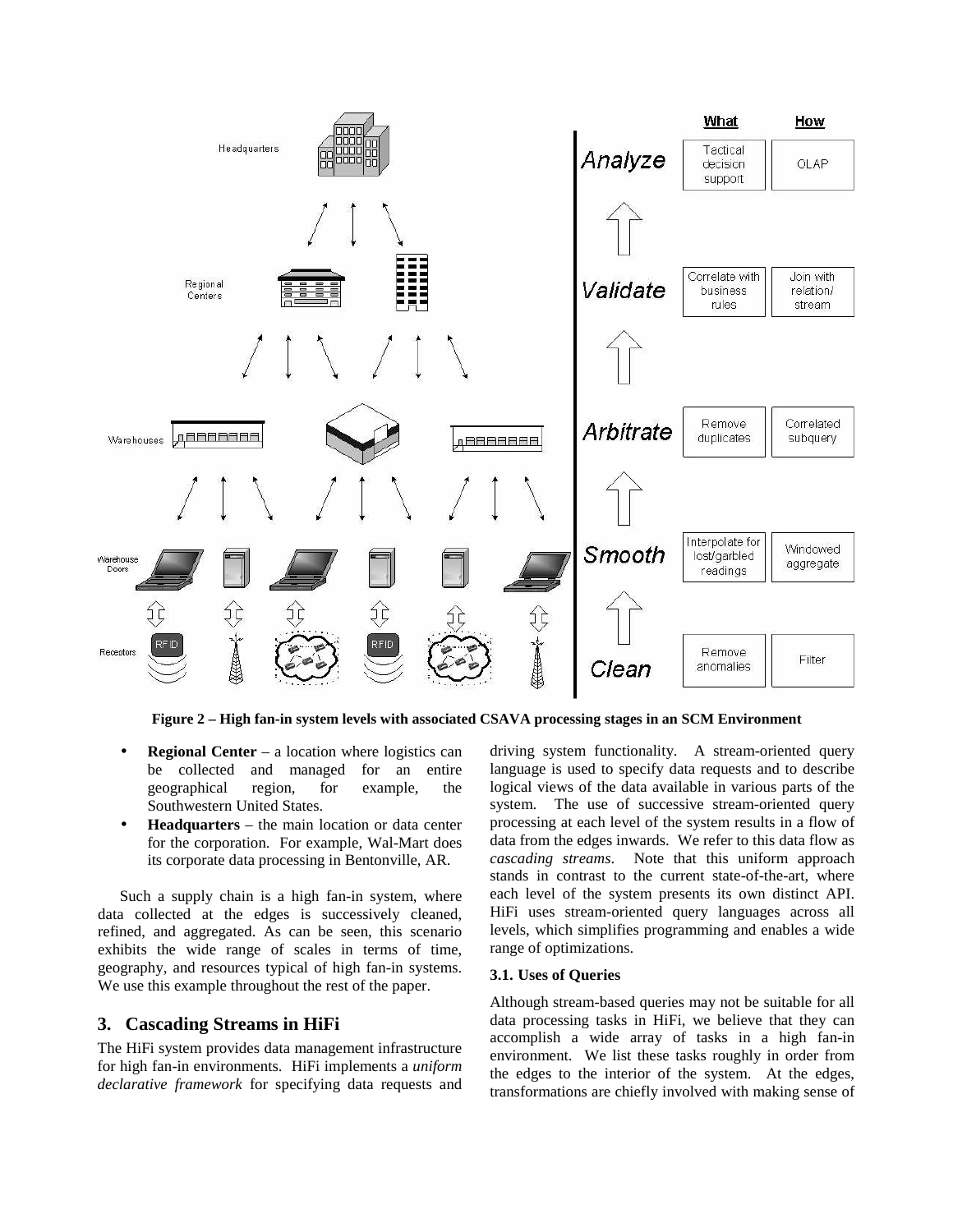what the receptors produce; they typically become more complex as data moves towards the interior.

**Data Cleaning** – Sensors and RFID readers are notoriously noisy devices, and dealing with the poor quality of data they produce is one of the main challenges in a high fan-in (or any receptor-based) system. We use declarative queries to specify cleaning functionality for single devices as well as across groups of devices.

**Detecting Faulty Receptors** – In addition to being noisy, receptors sometimes just fail. Depending on the actual failure mode (fail stop or fail dirty) and past history, it might be possible to detect a faulty sensor.

**Conversion and Calibration** – In order to produce meaningful measurements, physical sensors typically require calibration. Such calibration can be quite sophisticated and may need to be done on a continuous basis. Furthermore, the raw data produced by physical sensors must often be converted into units that are meaningful to a given application. Queries may be used to do simple conversion and calibration.

**Outlier Detection** – In many monitoring systems, expected events are of less immediate interest than anomalies. Queries can be used to detect and propagate various types of outliers in a streaming environment.

**Data Aggregation** – While the raw data from a single receptor may not be a high volume stream, processing raw data from thousands of receptors is unsustainable. Queries that have a wider *scope of interest* must necessarily summarize raw data in the form of coarse-grained aggregate histories.

**Stream Correlation** – Queries are also useful for comparing and correlating data from multiple streams. Such streams may be homogeneous, as in the case of temperature readings from a group of identical sensors, or heterogeneous, as in the case of combining temperature readings with RFID "beeps".

**Complex Event Monitoring** – One of the main functions of HiFi is to continuously monitor the environment for interesting events. Such events are not limited to simple events at the edge. Rather, they also include composite events described in terms of widely varying timescales and geographic areas. A streaming query language, suitably extended with event processing constructs, can be used to describe these events.

#### **3.2. Multi-level Query Processing**

In this section, we illustrate the power of successive processing of cascading streams through an example that we term "CSAVA" (pronounced "Cassava"). CSAVA consists of five core stages of processing (*clean, smooth, arbitrate, validate,* and *analyze*) designed to translate raw receptor readings into useful data for driving business processes. Figure 2 depicts CSAVA for our SCM example. At the bottom of the figure, RFID readers feed into processing nodes on warehouse doors which, in turn, feed into the main node at the warehouse. These local nodes aggregate and send their data to regional centers and so on. At each level, the nodes export views that perform successively more sophisticated functionality.

#### **Receptor level: Cleaning**

Each receptor itself performs the first step in data processing and *cleans* the stream by filtering anomalous readings that do not have a signal strength higher than some threshold strength\_T:

```
CREATE VIEW cleaned_rfid_stream AS
(SELECT receptor_id, tag_id
  FROM rfid_stream rs
  WHERE read_strength >= strength_T)
```
#### **Dock door level: Smoothing**

*Smoothing* is the process of interpolating to compensate for lost readings and discarding anomalous readings by running a windowed aggregate (in this case, a count) over the cleaned stream. In this example, readings that have been seen at least count  $T$  times in a window<sup>3</sup> are considered legitimate; others are dropped:

```
CREATE VIEW smoothed_rfid_stream AS
(SELECT receptor_id, tag_id
 FROM cleaned_rfid_stream
      [range by 't1', slide by 't2']
 GROUP BY receptor id, tag id
 HAVING count(*) >= count_T)
```
## **Warehouse level: Arbitration**

The tags reported after smoothing are those that a reader is reasonably sure to have seen. Multiple nearby readers, however, may have seen the same tag. To avoid overcounting or other inaccuracies, data from multiple readers must be *arbitrated* to determine where the product corresponding to the tag actually is located. In this example, the system also aggregates what each node has seen before passing the stream to the higher levels:

<sup>&</sup>lt;sup>3</sup> Note that we use "range by" to specify the width of the window and "slide by" to specify its movement.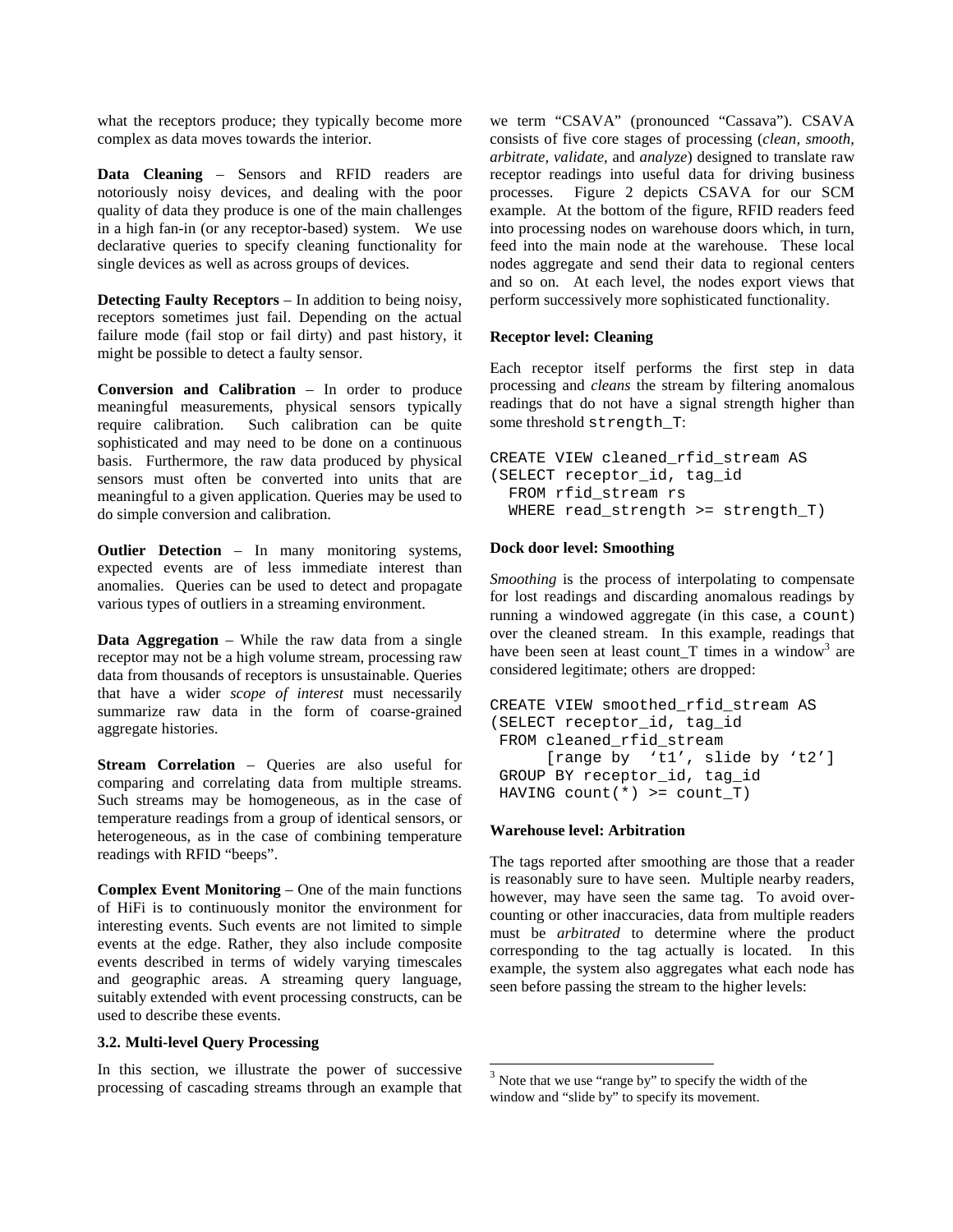```
CREATE VIEW product_counts AS
(SELECT receptor_id,
        count (distinct tag_id)
FROM smoothed_rfid_stream rs
      [range by 't3', slide by 't4']
 GROUP BY receptor id, tag id
 HAVING count(*) >= ALL
        (SELECT count(*)
         FROM smoothed_rfid_stream
         [range by 't3', slide by 't4']
         WHERE tag_id = rs.tag_id
         GROUP BY receptor_id))
```
# **Regional center level: Validation**

At this point in the hierarchy, the product\_counts stream contains an aggregated view of products seen at each warehouse or store. With this data, the regional center can use known business rules such as "I know that the warehouse in Springfield should have 10,000 widgets" to *validate* that the supply chain is behaving as expected.

# **Headquarters level: Analysis**

Once the high-level business behavior is determined, headquarters can *analyze* this data through data miningtype query operations to understand how the supply chain is behaving. Note that this is done in real time to drive organizational decision-making.

# **3.3. CSAVA Discussion**

CSAVA processing can be generalized to handle data from other types of receptors in other applications. In general, *clean* involves operations over a single data item, *smooth* occurs over a window of data items from a single receptor, and *arbitration* occurs over streams from multiple receptors. For example, *cleaning* for a sensor network application involves filtering individual readings that do not make sense (i.e., a negative sound reading) or are not interesting to the application, while *arbitration* entails comparing values from multiple sensors in the same area for calibration and outlier detection.

In addition to the steps outlined above, there are a variety of auxiliary tasks that may occur throughout the CSAVA process<sup>4</sup>. Data values retrieved from RFID readers may need to be *converted* from their raw RFID code to some organizationally meaningful handle such as product ID. Additionally, there may be organizational information, such as tracking history, which can *augment* the bare product ID. Finally, *aggregation*, both in time and space, occurs throughout this process, whenever the raw data is not needed or bandwidth is scarce.

In this example, each task in CSAVA was placed at a reasonable location in the hierarchy; in practice, however, the placement of each stage in CSAVA is flexible, provided that the appropriate data is available. For example, *validation* may occur lower in the hierarchy if the validating data is also pushed down (e.g., the system could push a static relation containing expected RFID tags to the edge of the hierarchy). We address the issue of operator placement in more depth in Section 4.3.

# **4. HiFi Design Concepts**

In the previous sections we laid out the motivation, applications, and the cascading stream processing model for high fan-in environments. Given this background, we now describe the key aspects of our emerging design for the HiFi system.

# **4.1. Hierarchical Windowed Views**

One consequence of our decision to use stream-oriented queries as the common API throughout HiFi is that the nodes at various levels of the system can expose the data they provide using *views*. Using views to structure distributed systems has long been studied in the data integration and federated database literature [18][25][32], and many of the techniques developed there can be used in HiFi. There are, however, several aspects of high fanin architectures that push the envelope of this technology.

First, the views in HiFi are typically over *streaming* data and the queries are *continuous*. In such systems, *windows* play a crucial role in both query processing and semantics. Window specifications divide unbounded streams into finite collections of data items over which queries can be executed. Windows are specified by *range* and *slide* parameters (typically expressed in time or tuples). The first parameter specifies the width of the window; the second specifies how the window moves as time progresses or as new tuples arrive.

The definition and use of streaming views with windows is still an open problem. When the slide/range of a query does not precisely match that of a view it is not immediately obvious how or even if the view can be exploited. For instance, exploitation is generally possible if the range of the query matches (or in some cases, is subsumed by) that of the view and the slide of the query is a multiple of that of the view, or possibly if the slides are relatively prime. This has the flavor of periodic data processing [6].

Second, because *aggregation* is such a fundamental concept in HiFi, the views at each level of the system will often contain aggregates. When a query's range exceeds its slide, the windows are *overlapping*. Evaluating aggregate queries over overlapping windows is challenging because input tuples must participate in multiple separate aggregate computations. We are

 $4$  Note that these additional steps all begin with a "C" or "A", thus preserving our CSAVA acronym.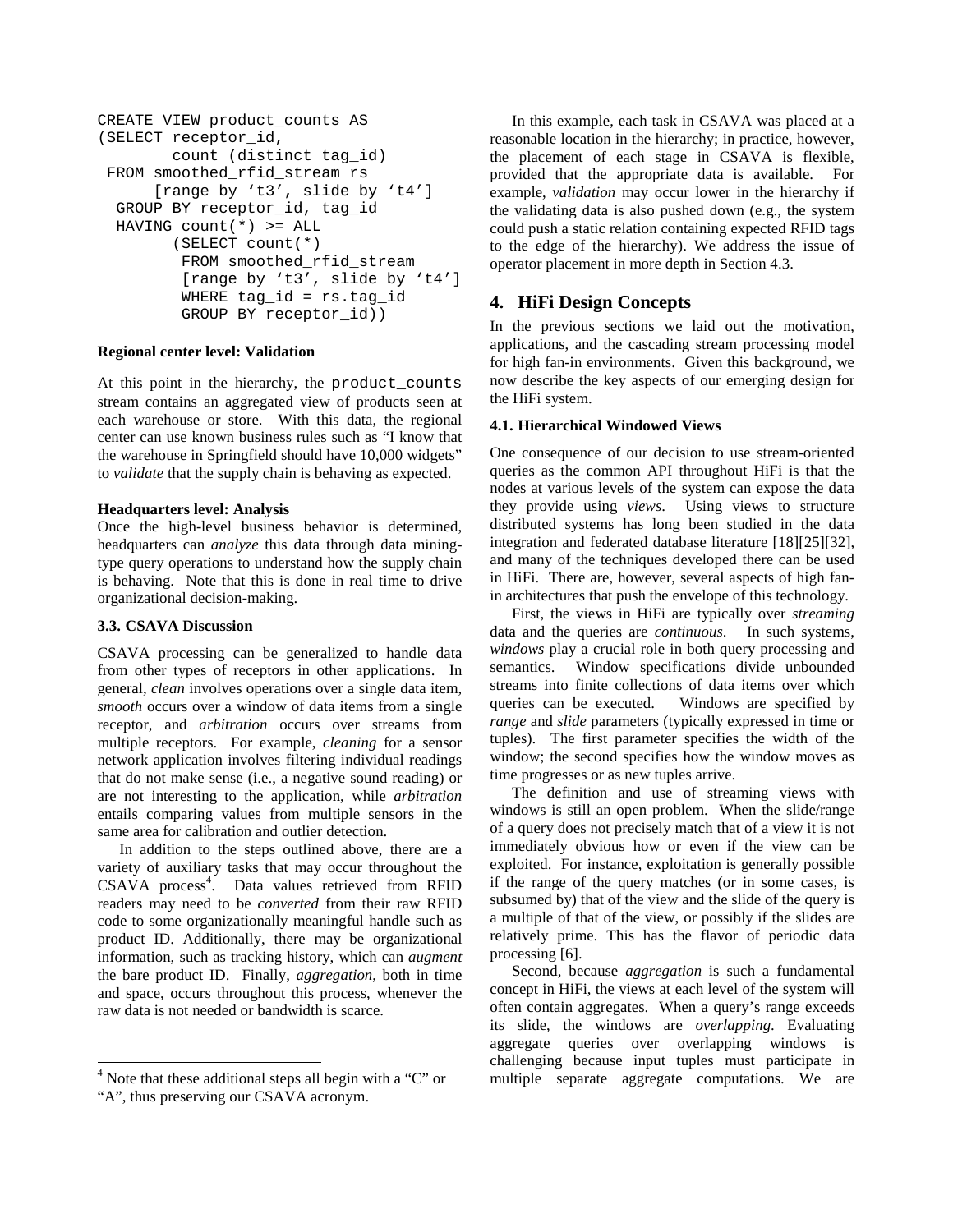working on techniques to efficiently share the execution of periodic overlapping windowed aggregates.

Third, the *hierarchical* nature of the applications to be supported by HiFi emphasizes the issues of *granularity* and *scope*. As stated above, we expect that in general, the granularity of requests will become coarser and the scope larger as one moves from the edges towards the interior of a high fan-in topology. Aggregation and union operators can be used to achieve this; however, cases that do not follow this anticipated pattern are more difficult to handle. For example, privacy and security constraints may restrict the detail and scope of information allowed to be passed to some other node in the system.

#### **4.2. Topological Fluidity**

Another important issue in the design of HiFi is the rigidity of the connections between nodes in the system. In some levels of a high fan-in system, a hardwired topology may be natural. For instance, it makes sense for a node keeping track of items on a shelf to be hardwired to talk to the store's node, which in turn, is likely to talk to the regional node, and so forth. In such an arrangement, each node has a static parent (or small set of parents) and a relatively small static set of children with which it communicates. With static connections at all levels, nodes require only a small amount of state to keep track of the other nodes with which they communicate. Furthermore, both query and data flow are greatly simplified in a static system, as there are only a small number of paths through the system.

It is desirable in many cases to have more fluid connections between interior nodes. In such a topology, nodes would still be grouped into levels, but connections to parents (for data flow) and children (for query flow) would occur on an ad-hoc basis. Thus, the system can respond to runtime conditions by adding, removing, or changing links. Through fluid interior links, the system can route around overloaded or failed nodes and links, thus providing load balancing and fault tolerance.

Furthermore, some components in a high fan-in system, such as mobile nodes, do not fit into a static topology or may be disconnected for periods. For instance, a node mounted on a supply truck driving between distribution centers must have the ability to dynamically switch parents *en route* as well as be able to support disconnected operation. Finally, fluidity enables more fine-grained privacy and security provisioning. An organization can specify exactly which queries and data flows can go where on a flow-by-flow basis.

Of course, dynamism presents many challenges, including metadata management and query planning. For HiFi, we are developing a hybrid approach, where there are preferred wirings between nodes, but where alternate routes through the system can be used in response to runtime conditions.

#### **4.3. Query Planning and Data Placement**

Once a query is submitted to HiFi, it must be planned and disseminated before it can be run. Query planning in a high fan-in system involves a wide range of tasks. First of all, the system must identify the relevant data streams and determine the responsible receptors. If data is not already flowing from these receptors, the system must initiate data collection with appropriate settings (sample period, for instance). The system must determine the general flow of the data from the leaves and decide upon the operators needed to process, split, merge, and transform streams. Finally, the system must employ participating nodes to run these operators as data flow up the tree.

A key efficiency consideration in HiFi is the placement of queries and data across the nodes of the system. Given a query with a set of operators, the query planner must determine where in the hierarchy to place each operator. This decision attempts to reduce overall system bandwidth usage by pushing operators down the hierarchy. Some data streams (or static relations) may not be visible at lower levels of the hierarchy. Thus, the query planner should tend to push operators to the lowest level at which the streams and relations it operates over are visible.

Furthermore, the query planner must consider existing queries and data flows in order to exploit shared processing. For instance, if multiple operators from different queries process the same underlying data stream, then it may be advantageous to pull the operators up. Alternatively, it may be possible to improve the visibility of some queries by pushing streams or static relations down the hierarchy. This incurs initial bandwidth costs and complexity due to replication, but may improve parallelism and utilization of resources, and could provide overall bandwidth savings. Caching can also improve performance, but query and data placement in a cachebased system are inherently inter-dependent [24].

In a high fan-in system, the manner in which this query planning takes place may be done in a variety of ways, ranging from completely centralized to fully distributed. The simplest approach is to fully centralize the planning decisions. A new query would be sent to a single query planning node that has global knowledge and is able to fully plan and then disseminate the query. This approach is suitable for fully trusting organizations with relatively static data, query, and network characteristics.

Alternatively, a recursive approach, where the planning and dissemination phases are combined, may be more applicable. In this case, a query is introduced at some location, which becomes the root of the hierarchy for that query. The query then propagates from this point to the data sources one level at a time. At each step of the process, the current node plans its portion of the query using only knowledge of its immediate children. As we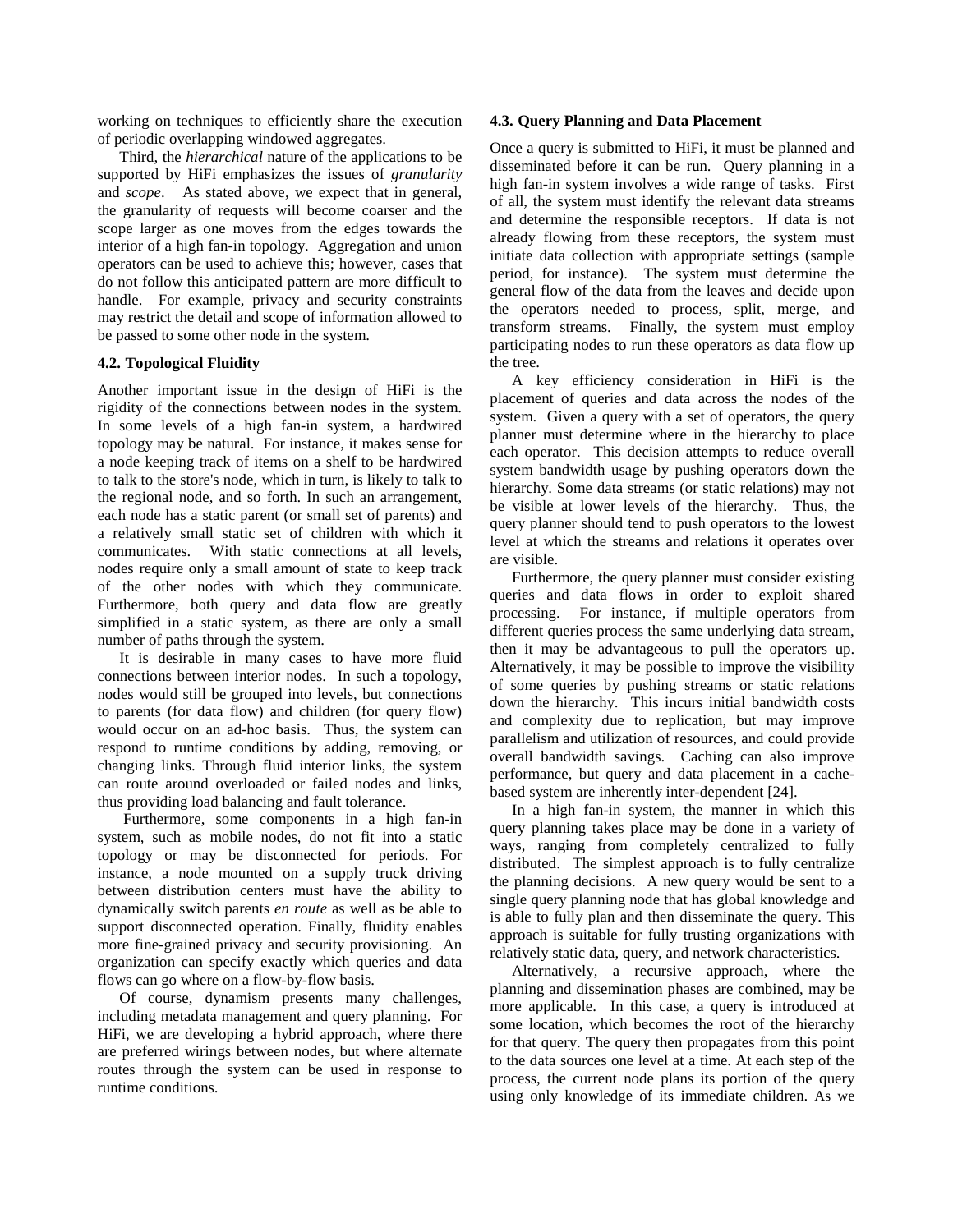discuss in Section 5.4, we are implementing a flexible planning and optimization approach that follows this recursive query planning paradigm.

#### **4.4. Event Processing**

An important use case for HiFi involves the real-time monitoring and management of large distributed organizations such as supply chains. For such applications, it is necessary that the system enable the delivery of important status information and events in a timely fashion.

An *event* is defined as any significant occurrence in the system. A user may be interested in a variety of simple events over streaming data:

- A *taken-out-of-store* event may be defined simply as seeing a tuple on a particular data stream originating from an RFID receptor located at the exit of a store.
- A *fire-in-room* event may be defined as a simple "filter event" which is detected when a tuple with a temperature value more than 100°C is seen on a data stream.

C*omplex events* may also be of interest to a user. Unlike simple events, these require the joining and aggregation of multiple streams under intricate notions of time, ordering, and negation. Examples include:

- A *shoplifting* event may be triggered when the *taken-out-of-store* event is seen for an item WITHOUT the occurrence of the *purchased-atcounter* event for that item.
- A *person-in-danger* event may be triggered when the simple *fire-in-room* and *person-in-room* events are seen for the same room within a 10 second window.

In addition to real-time scenarios, event specifications may span large scales of time and space (e.g., a CEO who wants an alert when the nation-wide sales of a product in the previous week goes below a threshold).

In a system like HiFi, event and (SQL-based) data processing need to be done in a unified manner. However, SQL does not provide natural ways of expressing queries over ordered data (like time-ordered data streams) [26][36]. Hence, specification of complex events over streams needs to be done in a language that provides userfriendly ways of expressing ordering and negation, in addition to other constructs. Unified support for data and event processing is achieved in HiFi by extending the query language available to the user in a manner suitable to express complex event queries on data streams.

HiFi handles event processing using state machinebased operators in the core data stream processing engine along with traditional relational operators. These new operators maintain and update state for event queries as they see tuples on different data streams (possibly coming from other operators). They trigger an event when a transition to an accepting state is made. The output of these operators can be further processed by other data operators, giving a unified framework for event and data processing.

# **4.5. Archiving and Prioritization**

In many situations, in addition to real-time information, there is also a need (or at least a desire) to have access to the underlying detail information, perhaps in a delayed or archival fashion. Examples include data mining and longterm planning applications as well as regulation-driven requirements, such as those arising from Sarbanes-Oxley compliance [39].

We are designing HiFi to support a spectrum of delivery requirements, spanning the range from real-time delivery of status and event notifications to background delivery and archiving of detail information. The basic approach is: "send summaries, anomalies, and alerts first; the details can follow later".

HiFi meets these varied delivery requirements through a dynamic prioritization architecture. The first priority of HiFi's scheduling subsystem is ensuring that archival data is not permanently lost [13]. Each node must ensure that its archival data is eventually delivered to a node with permanent storage. Nodes without local storage keep a buffer of recent data and send the contents of this buffer to remote nodes as needed.

Once HiFi has ensured the integrity of archival data, it devotes time to the other types of data. For these data, HiFi employs Data Triage [37] to provide the highest quality of timely results possible given the resources remaining. If there is time to process all data relevant to a monitoring query, HiFi will do so; otherwise, the system will shed load by summarizing data that it does not have time to process and sending these synopses in place of the original data. The system reconstructs complete query results by combining computations on complete data with computations on synopses.

## **4.6. Real World Data**

Perhaps the most unique challenge presented by high fanin environments is the need to seamlessly integrate the physical world with the digital world. However, the characteristics of each realm differ greatly. Real world data can be seen as an infinite collection of unbounded continuous streams with loose semantics, whereas the digital world is inherently discrete (for our purposes, it is tuple-oriented) with strict semantics and guarantees. Furthermore, data collection techniques are imperfect at best and provide only a flawed glimpse of the real world. Physical receptor devices can introduce significant complexity due to their wide variance in terms of interface, behavior, and reliability. Thus, a challenge facing any receptor-based system is to bridge these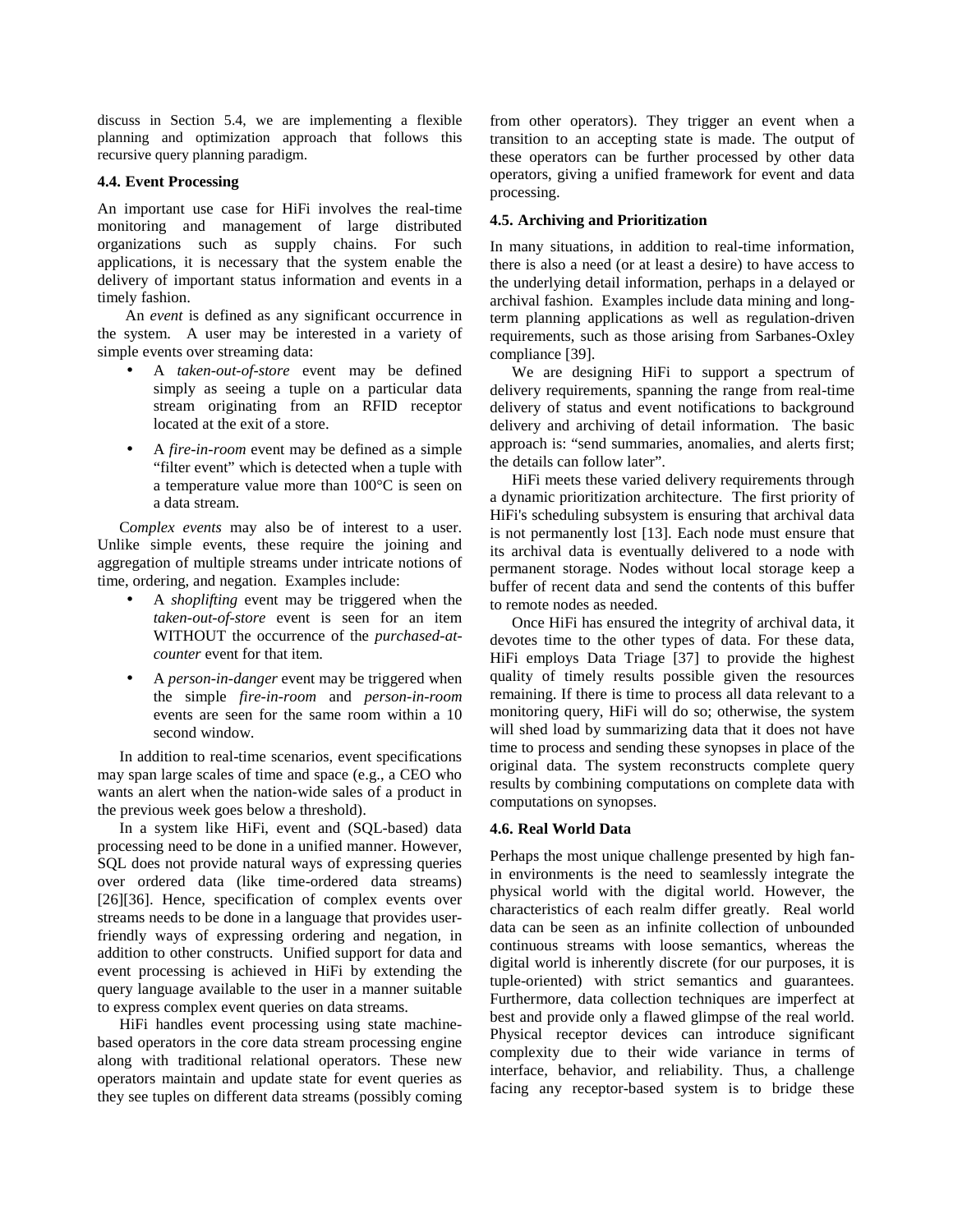disparate worlds in a manner that enables users of the system to both trust and make sense of the data the system provides.

Towards this end, HiFi uses *virtual devices* to interact with the physical world. A virtual device interfaces with multiple raw receptors that are in close proximity, processing and fusing their streams to produce more useful, higher-quality data. It does this by incorporating CSAVA-like processing, conversion and calibration, virtualization, lineage tracking, and quality assessment. Thus, a virtual device may combine declarative query processing with non-declarative processing, such as with soft sensors [34].

One of the more important services a virtual device provides is the support for the notions of answer quality and lineage. To provide for the first component, the virtual device augments receptor-based data with error estimates and confidence intervals. For example, a virtual device for a sensor network can use known techniques [20] for determining answer quality based on probability distributions. Similar methods apply to other receptors, provided that the error characteristics are known. Lineage is also tracked for each data item (or set of items) as it is processed within the virtual device.

A virtual device provides a rich interface to HiFi for interacting with the receptor (or set of receptors). It exposes an interface that consists of a suite of virtual streams, including multiple levels of processed data streams (ranging from raw to fully cleaned data), quality streams, and lineage streams. HiFi interacts with a virtual device by querying and correlating these streams to produce useful information. For instance, to determine the quality of a certain data value, HiFi would correlate a data stream with the corresponding quality stream. Thus, the virtual device exports an interface that is richer and more useful than a cleaning view over the raw data.

A virtual device provides other services as well, such as archiving, prioritization, actuation, and receptor management. All of these services are exposed via this same stream-based interface. For instance, a query over the archive "stream" allows access to past data.

We are currently exploring the extent of a virtual device's functionality and defining its behavior in various environments.

#### **4.7. Privacy and Access Control**

Privacy of data is a prime concern in environments where the flow of information crosses organizational boundaries. This is another case where the use of views to express exported data plays a role. Each HiFi node exports a particular set of views to the higher level nodes based on the access control policies specified by the node's organization. The query planner ensures that only those queries that can be written on top of these views are executed on that node. This restriction ensures that no information available at the node is leaked to the higher levels in an unauthorized manner.

The use of SQL views for specifying authorization policies and enforcing access control by query rewriting using views has been discussed for the centralized case in [38]. For HiFi, we can extend the approach to a distributed scenario in which authorization views are exported by distributed data sources.

#### **4.8. System Management**

Finally, a major requirement and challenge for the deployment of a large, integrated, distributed system such as HiFi is the ability to continuously monitor the state of the system itself and adaptively adjust its behavior. Furthermore, the system must be easy to modify in terms of the addition and removal of new components and types of components. While we are only beginning our investigation into the system management issue, we intend to exploit the fact that HiFi is itself a hierarchical system for monitoring and managing phenomena in hierarchical environments. Thus, we expect to use the HiFi infrastructure itself to accomplish much of the system management task.

## **5. Initial Architecture and Service Design**

Having outlined the major design issues for HiFi, we now present a description of the initial system. We detail the functionality and services provided by HiFi by outlining its major components: the Metadata Repository (MDR), the Data Stream Processor (DSP), and the HiFi Glue.

#### **5.1. Metadata Repository**

The Metadata Repository (MDR) serves as a globally accessible catalog for system-wide information. This metadata is of three types: schema, views, and system information.

The schema contained in the MDR is the mediated schema of the system over which all application queries and views are written. It is assumed that this changes very infrequently. For instance in our SCM example, the mediated schema consists of sensor and RFID data.

The views stored in the MDR are those exported by each node in the system. The MDR also maintains a mapping of the views exported by a node and its physical location, which is vital for supporting a fluid, looselycoupled topology.

The system information contained in the MDR includes node capabilities, authorization and privacy controls, and information relating to organizational boundaries and administrative domains. Additionally, the MDR maintains runtime information, such as the current set of queries running on each node, current network usage, and unavailable/unreachable nodes to help guide and optimize system behavior.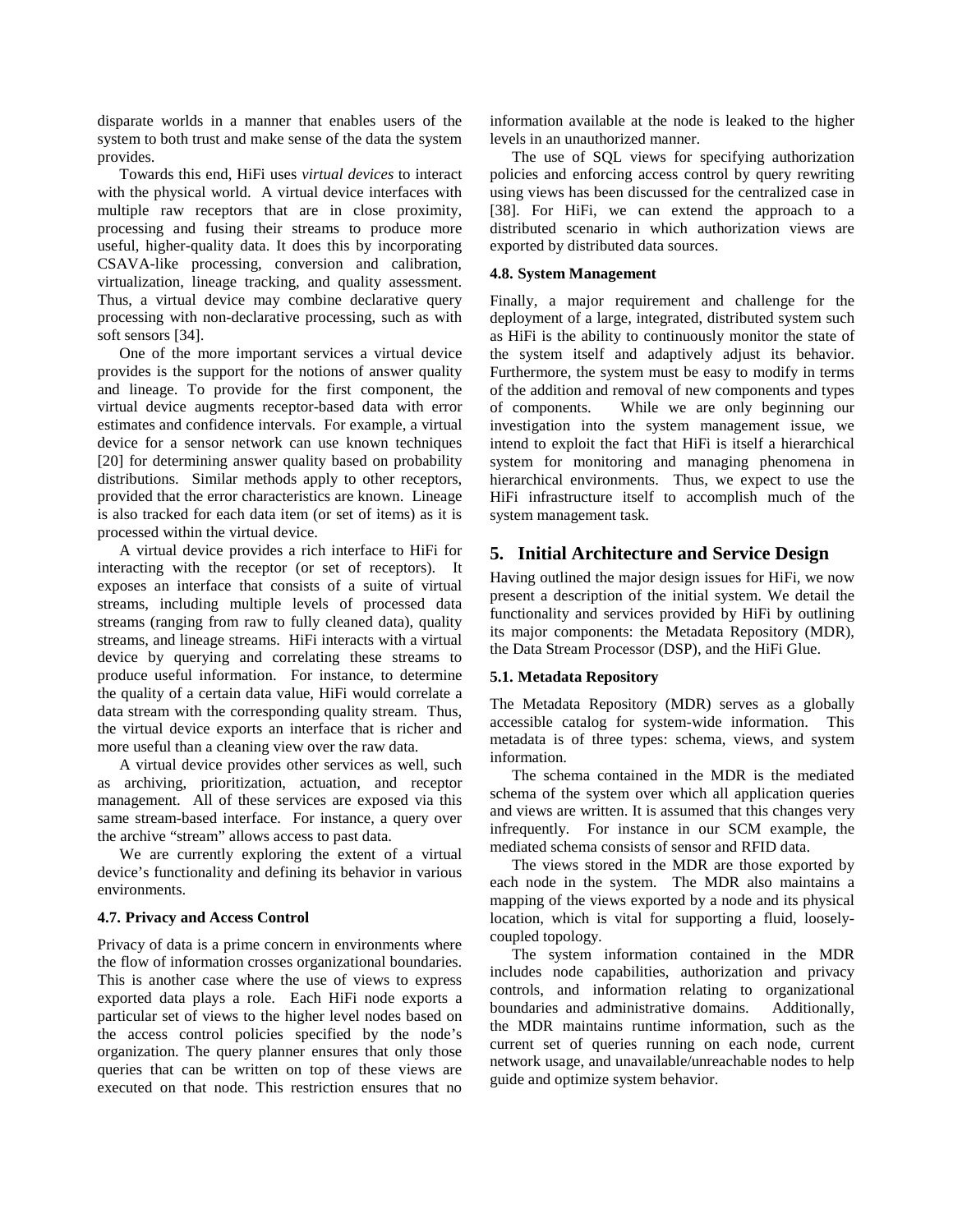

**Figure 3 - Internal architecture of a HiFi node**

The MDR can be implemented in a variety of ways, from fully centralized to fully decentralized, and this is a topic we are currently investigating.

#### **5.2. Data Stream Processor**

The Data Stream Processor (DSP) lives entirely within a HiFi node and is responsible for all single site data stream processing. Only the following simple functionality is expected of a DSP:

- 1. The ability to process continuous queries
- 2. The ability to add continuous queries on-the-fly
- 3. The ability to add sources on-the-fly
- 4. The ability to cancel queries

Additionally, when present, a HiFi node can profitably exploit:

- 1. The ability to modify a currently running query
- 2. The ability to suspend a currently running query
- 3. The archiving of streams
- 4. The querying of archived data

The DSP is oblivious of HiFi and could (in principle) be any stream processor such as TelegraphCQ [12], Aurora [1] or STREAM  $[30]$ <sup>5</sup>.

# **5.3. HiFi Glue**

The HiFi Glue, which runs on each HiFi node, is the fabric that seamlessly binds together the system. It coordinates its local DSP, communicates with other HiFi nodes, and manages incoming and outgoing streams. The HiFi Glue itself consists of local and global sets of services. The glue and its relationship to the MDR and DSP are shown in Figure 3.

## 5.3.1. Local Services

The local HiFi Glue services perform actions that involve local decisions only.

<sup>5</sup> Our current implementation uses a combination of two versions of TelegraphCQ and the TinyDB system, as these have been previously developed by our group. The ease of incorporating other stream processors remains to be seen.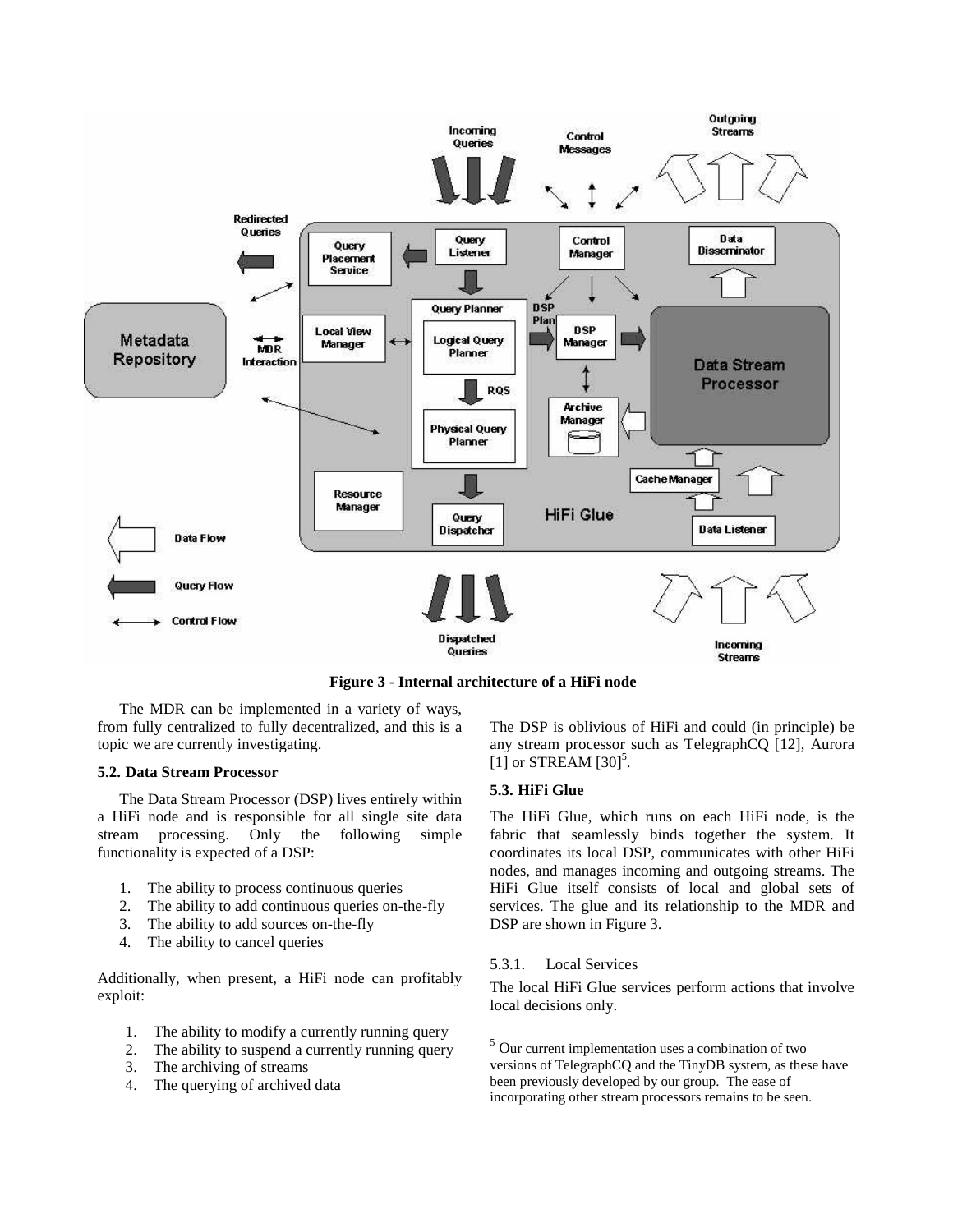**Logical Query Planner:** The Logical Query Planner converts queries into a local query plan (the DSP Plan) and a set of queries to be run on child nodes (the Remote Query Set or RQS). We describe this process in more detail in Section 5.4.

**DSP Manager:** This module is responsible for starting, stopping, suspending, and modifying locally running DSP queries and streams based on input from the Query Planner. It also handles syntax translation from HiFi's internal query representation to the local DSP's query language, if necessary.

**Resource Manager:** This module's job is to adapt a node's behavior to unpredictable run-time conditions and perform functions such as prioritization and loadshedding.

**Local View Manager:** The Local View Manager provides a way to describe and manage the views that represent the data exposed by the node. It interacts with the MDR to export and revoke the current set of views active on this node. Additionally, it allows authorization, privacy, and other constraints to be specified for each view.

**Archive Manager**: This component manages the archiving of streams for the purposes of historical querying. Note that some DSPs support this functionality internally [13]. Furthermore, the Archive Manager may interact with other nodes to place data (both relations and streams) for efficient query processing.

**Cache Manager**: The Cache Manager snoops incoming data streams and determines what data to cache based on current workload. Additionally, it interacts with the Query Planner to enable query processing using cached data (i.e., materialized views).

**Query Listener:** The Query Listener listens for remote connections, parses incoming requests, and passes them on to the Query Planner.

**Query Dispatcher:** This component dispatches queries of the Remote Query Set to remote HiFi nodes.

**Data Listener/Disseminator:** These components handle incoming and outgoing data streams. Incoming streams from multiple sources may be merged into the same stream *en route* to the DSP. Outgoing streams may be split among multiple destinations. Additionally, these components handle pre- or post-processing of streams, such as encryption/decryption or format translation.

#### 5.3.2. Global Services

Global HiFi services require non-local knowledge and interaction with other nodes in the system. In some cases, this portion of the glue need not physically reside on each node. Instead it can be viewed as a set of globally available services that perform actions on behalf of the requesting node.

**Query Placement Service:** This component determines the best node to start executing a query when received from a user. It does this by determining the scope and granularity of the query and consulting the MDR to determine the lowest common ancestor that can serve as the query root.

**Physical Query Planner:** Once the Logical Query Planner produces a set of plans involving child views, this module consults the MDR to determine the physical node location of these views. This is what enables fluid topologies in HiFi.

**Control Manager:** The Control Manager interacts with other HiFi nodes to perform overall system management. This includes system health monitoring and global and local startup/shutdown.

#### **5.4. A Day in the Life of a Query**

In this section, we illustrate the functionality of many of the architectural components by walking through the processing of a query.

The primary query planning mechanism on each node is called the *shared view infrastructure* (SVI), which is part of the Logical Query Planner. Each HiFi node is aware of a set of views  $(V_1, V_2,..., V_n)$  that describe all the data available to it (i.e., the views exported by all of its children). The SVI converts each view  $V_i$  to a succinct form composed of a set of sources and operators. The SVI then merges this view into its shared view representation in a manner identical to the way in which new queries are merged into a common shared plan in TelegraphCQ [12]. Thus, the SVI contains an agglomerated form of the individual views.

When a query Q enters the HiFi system, the Query Placement Service is consulted to dispatch the query to its root. Once a query arrives at its root, the following steps, coordinated by the Query Planner on each node, take place recursively to both plan and disseminate the query.

- 1. **SVI conversion:** Q is transformed into the same representation used for views in the SVI.
- 2. **Logical planning:** This plan is folded into the SVI in same manner in which views are added to produce the following:
	- **Remote Query Set (RQS)**: A set of queries  $(Q_{V1}, Q_{V2},..., Q_{Vi})$ , created by the Logical Query Planner, that represent the current query rewritten using the views of children. For each child node's view  $V_i$  that must provide data to this query, a corresponding query  $Q_{Vi}$  is created to be run on the corresponding child. Note that a query  $Q_{Vi}$  can be different from the view  $V_i$  as more operations can generally be pushed down into the provider of  $V_i$ .
	- **DSP Plan**: A local DSP query Q<sub>local</sub> that operates over the input streams produced by the RQS.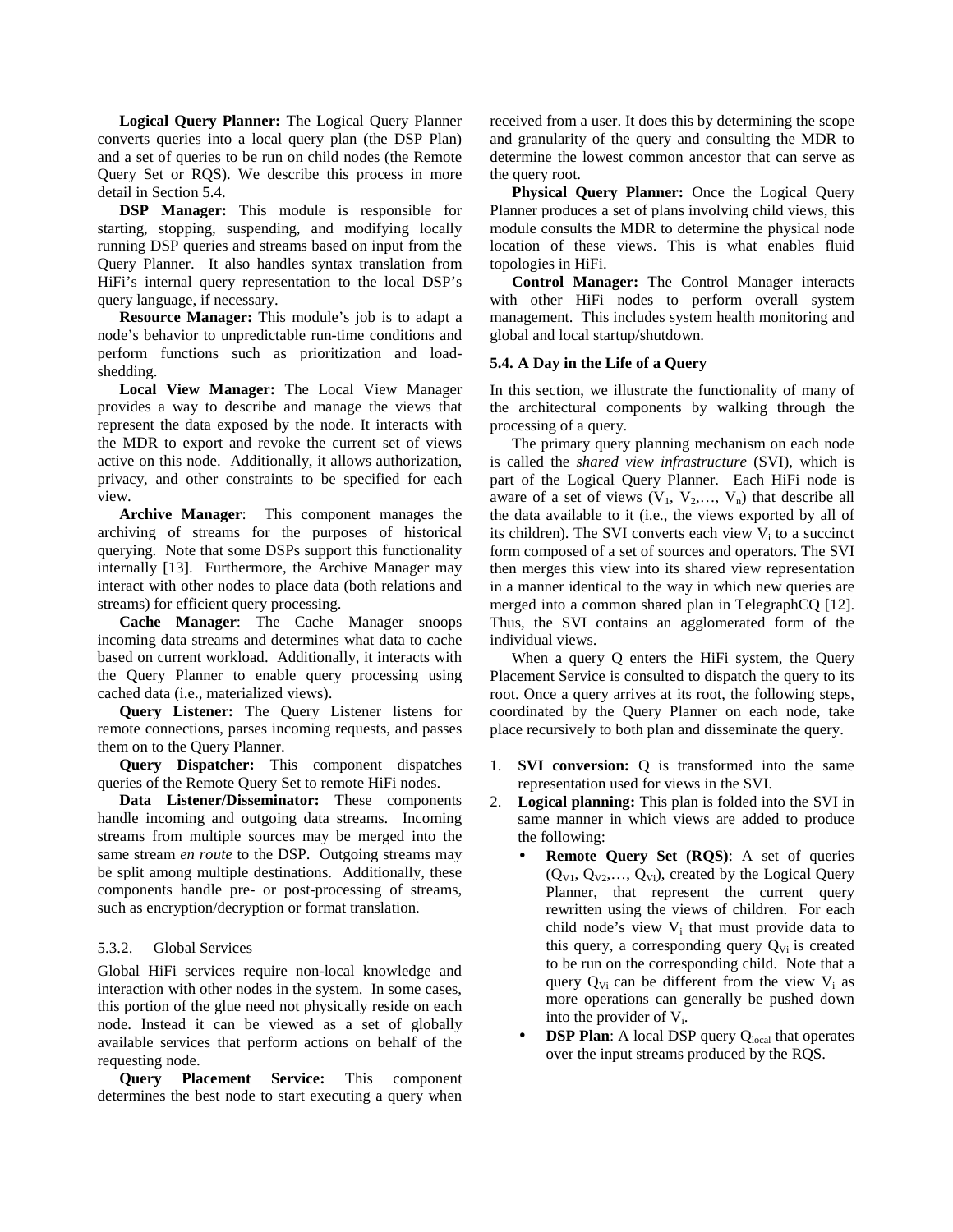- 3. **DSP setup:** The DSP Manager creates a new stream definition corresponding to each  $Q_{Vi}$  in the RQS and then adds  $Q_{local}$  on-the-fly to the DSP.
- 4. Physical planning: For each Q<sub>Vi</sub> to be run on a child node, the Physical Query Planner produces the following:
	- **Where:**  $L_i$  a location to run the query. If multiple child nodes export the same view, then the physical query planner chooses one of the nodes based on runtime conditions.
	- **What:**  $Q'_{Vi}$  the actual query that has to be run. Note that  $Q'_{Vi}$  is a textual representation of  $Q_{Vi}$ in the syntax expected by the HiFi node  $L_i$ .
- 5. **Query dissemination:** Each Q'<sub>Vi</sub> is sent to its appropriate location  $L_i$  where this same process takes place recursively.
- 6. **Data sourcing:** As results from the query  $Q'_{Vi}$  are received by the Data Listener, they are streamed into the DSP.
- 7. **Returning results:** As the local DSP produces results, the Data Disseminator directs them to the appropriate parent(s).

# **6. Prototype System**

We have built an initial version of HiFi using the TelegraphCQ (TCQ) stream query processor and the TinyDB sensor database system. The goal of this prototype is to examine the feasibility of the uniform declarative framework and to derive a better understanding of the core components required for building high fan-in systems. Figure 4 depicts this initial deployment. It consists of a three-level hierarchy: receptors, initial processing, and core processing.

# **6.1. Receptors**

The receptor level consists of sensor networks and RFID readers monitoring the physical world. For our sensornet system, we use TinyDB [28], which supports a SQLesque interface for query processing. Our current prototype uses RFID readers to make up the other branch of the receptor level. Although the RFID reader does not export a SQL interface, we have built a simple adapter to interact with the device. Both of these systems are capable of some form of processing, ranging from aggressive in-network aggregation in TinyDB to simple buffering (i.e., windowing) in the RFID reader. HiFi exploits this functionality to clean the data as it samples it.

## **6.2. Initial Processing**

The receptors feed their streams of partially cleaned data to the second level in our prototype hierarchy for initial processing. This level serves as the aggregation point for the receptors and consists of small computing devices capable of field deployment. For our system, we use Intel Stargates [16], small, single-board Linux-based compute devices built with Intel XScale processors. As shown in Figure 4, MoteServer and RFIDServer processes interact with the receptors and inject their streams into HiFi. For data processing, the Stargates run a scaled-down version of TelegraphCQ, capable of running simple continuous queries. Here the system performs additional cleaning and performs basic aggregation and correlation using queries similar to those shown in Section 3.2 before passing on the data. A Stargate along with an associated sensor network and RFID reader represent our *field deployable unit* (FDU) which monitors one *area*.

## **6.3. Core Processing**

The Stargates feed their processed and aggregated streams to the root of our hierarchy, a full-fledged server running TelegraphCQ. This node runs queries that correlate streams across all devices, for example, "find the maximum (sound/number\_of\_tags) quotient across all areas."

## **6.4. Experiences**

We have deployed this prototype as described with several FDUs and a streaming visualization interface for demonstration at the 2004 VLDB conference [15]. In many ways this experience influenced the design presented above. We briefly discuss some of these experiences and the lessons we learned from them.

There were many basic problems arising from the inherent complexity of a high fan-in system. Each new device incorporated into the system brought with it its own implementation challenges. We discovered many small bugs in different parts of the system as we moved to each new platform. These challenges provide a strong argument for a general-purpose data management platform such as HiFi to remove this source of complexity when deploying high fan-in systems.

Although our deployment had only three levels in its hierarchy, we discovered that there was severe data lag, from the time when a receptor read a data value to the time when that value was reflected in the output. This stemmed from the fact that hierarchical, window-based query processing, naively implemented, has inherent delays. If a query's windowing specifications (i.e., its *range* and *slide* parameters) are disseminated unchanged through the hierarchy, a lag on the order of the slide parameter is introduced for each level. Thus, the system must be careful in handling the window clause as a query is propagated down the hierarchy. We are currently developing techniques to address this issue.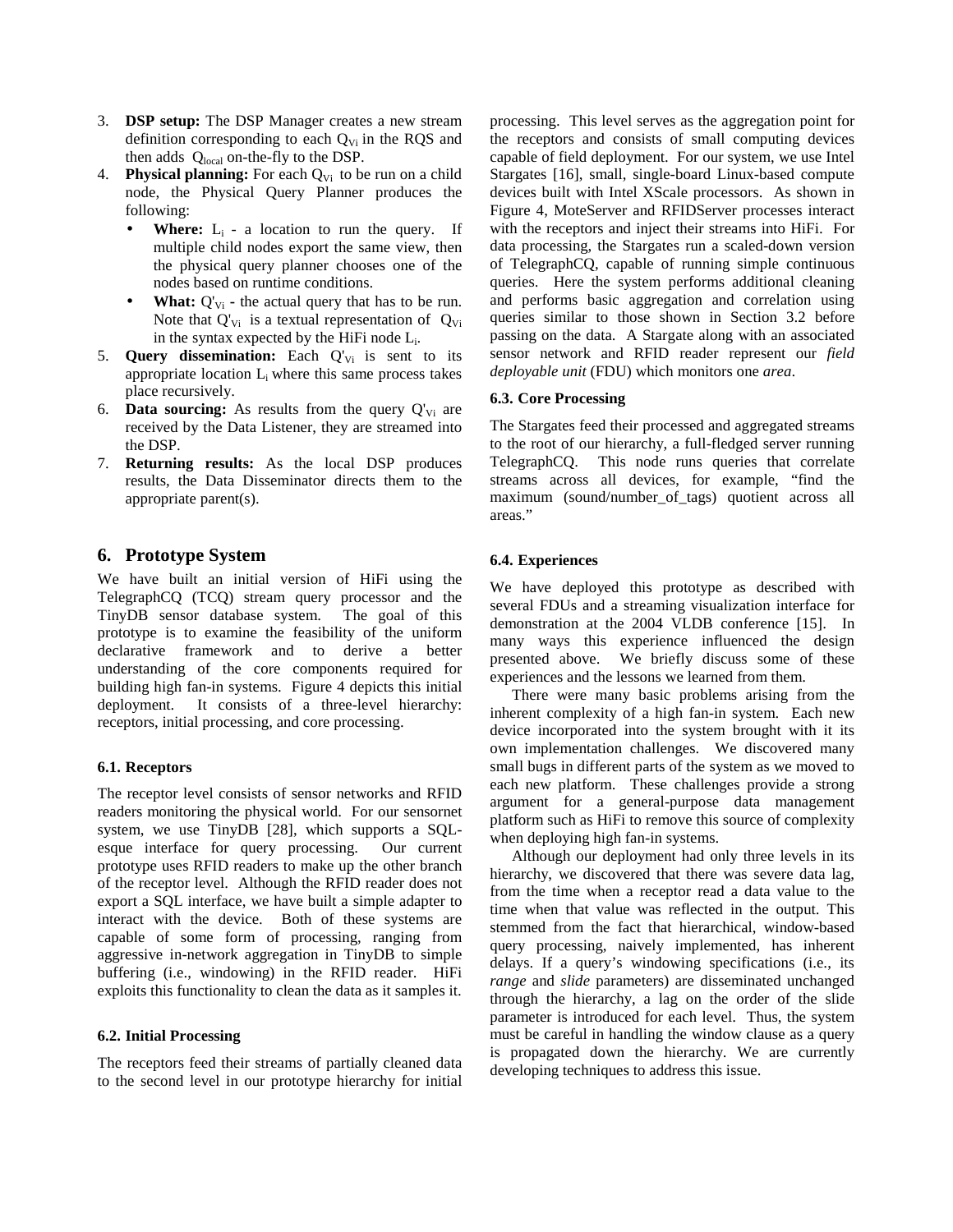

**Figure 4 – The initial HiFi prototype [15]**

Our implementation of CSAVA provided many interesting lessons. As development and testing progressed, we discovered that the RFID data produced by the readers were highly unreliable. By applying CSAVA processing, we were able to clean up this data to a certain extent. Additionally, this effort validated our uniform declarative framework, as CSAVA deployment took relatively little development time.

Finally, deploying this system reinforced our belief that system management is very important. Our deployment was relatively small in scope, yet it had five different platforms running four different data processing systems across more than 20 devices. Without management tools for start up, shutdown, and status, the system would have been largely unusable. Additionally, we discovered that compartmentalized design of each node provides a benefit in that faults were isolated to the component that failed. We were able to dramatically increase the uptime of the system through strict compartmentalization of each component in the system.

# **7. Related Work**

As has been discussed in the previous sections, HiFi builds on a large body of related work. In addition to work already discussed about the individual components of HiFi (e.g., view-based query rewrite), there is previous work relating to both the architecture of high fan-in systems in general and to the design of HiFi in particular.

#### **7.1. Hierarchical and Receptor-based Systems**

There are a variety of projects aimed at managing and querying the data produced by receptors, both physical and virtual. These projects have assumed topologies similar to the high fan-in approach described here, although there are significant differences.

IrisNet[17] uses a two level hierarchy consisting of receptors feeding into a core composed of a set of nodes running a distributed database. Queries are posed in XQuery over a hierarchical schema which represents both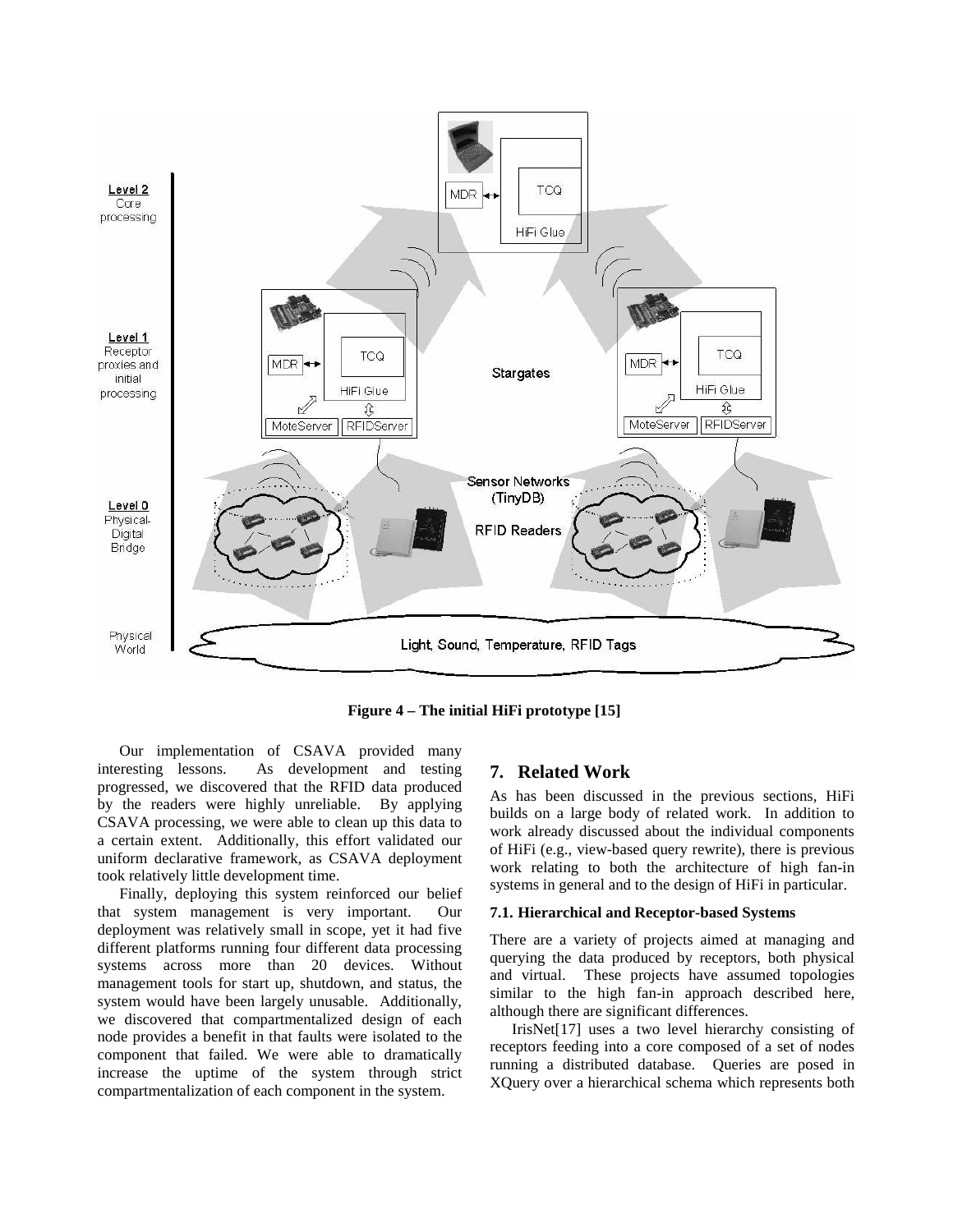the node organization and data organization. Thus, queries contain full information to enable the query to be routed to the lowest common ancestor necessary to answer that query. The focus is on ease of service deployment and scalability. Although IrisNet is organized in a hierarchy, it does not address hierarchical aggregation or successive processing of queries.

Astrolabe [43] is designed for distributed system monitoring and data mining for system management. It organizes its nodes in a hierarchical manner (termed *zones*) with a primary focus on aggregation to enable system scalability. While not explicitly dealing with streams, it does handle rapid updates to the underlying data and re-computes aggregates on-the-fly. It does not address windowing semantics. Astrolabe is designed to run on a relatively homogenous system and doesn't take into account differing system capabilities.

The MIT Auto-ID center defines a set of specifications on how to interact with RFID data, including Savant [31]. They address a similar hierarchical framework with multiple Savants talking to each other. The also define some of the same types of data processing stages we discuss in our CSAVA example. However, each stage in their processing involves a different data model and different protocol for interacting with the data.

The Hourglass project [40] from Harvard is developing a data collection network (DCN) for accessing sensor-based data. Their infrastructure consists of an overlay network of wired nodes collecting data from various sensor networks. They generalize system components into *producers, consumers,* and *services* and focus on how best to establish and maintain *circuits* in the overlay network.

The D-Stampede project [3][35] at Georgia Tech provides a programming system for managing what they term an "Octopus" hardware configuration, with a wide range of receptors feeding into a cluster for further processing. Their goal is to provide an API to support high performance application development for a heterogeneous (both hardware and software) environment. They focus on providing an application development environment and not on data management.

## **7.2. Data Stream Processing**

As we have discussed previously, HiFi draws heavily from the large body of recent work on single site data stream processing. Projects in this area include TelegraphCQ [12], STREAM[30], Aurora [1][10], and NiagaraCQ [11]. To date, there has been less work on distributed stream processing.

The Aurora Project has branched into two separate efforts to extend stream processing to a distributed environment. Aurora\* [14] is designed for a single administrative domain and addresses QoS and dynamic

operator repartitioning and movement to achieve loadbalancing and fault-tolerance. The Medusa System [14] arranges single site Aurora data stream processors in a loosely federated network mediated by agoric principles to enable spanning of organizational boundaries and load balancing. This work differs from HiFi that it has focused on distributing stream processing for load balancing and high availability. In contrast, HiFi is focused on identifying and addressing the problems that arise in systems that naturally assume a high fan-in topology.

More recently, Ahmad and Cetintemel have reported on an in-depth study of operator placement in a distributed stream processing system [5]. This work analyzes multiple algorithms and exposes the trade-off between bandwidth usage and answer latency.

## **7.3. Distributed Data Management Systems**

More traditional database research has focused on distributed data management in the form of both tightly and loosely coupled distributed databases as well as federated databases. Relevant efforts in this area include Mariposa[42], Information Manifold [25], and Tukwila[23].

# **8. Conclusions**

In this paper, we have introduced the notion of high fan-in systems, an emerging information systems architecture that leverages advances in data acquisition and sensor technologies to enable disparate, widely distributed organizations to continuously monitor, manage, and optimize their operations. The technology required to support high fan-in systems builds on previous work in federated data management, data stream processing, sensor network query processing, and distributed data management; however, the unique architectural, application, and environmental considerations that arise in such systems raises a wealth of new and interesting research questions.

We described our initial design ideas and outlined currently open issues in the development of HiFi, a high fan-in infrastructure currently being implemented at UC Berkeley. We have built an initial prototype of HiFi using the TelegraphCQ and TinyDB code bases, and have successfully demonstrated the usefulness of streamoriented query processing for correlating, aggregating, and visualizing readings from sensor motes and RFID readers. This paper represents a current snapshot of our development and identifies areas of future research. Of course, as the project develops, we anticipate that both our design and our research agenda will evolve as new issues and opportunities arise.